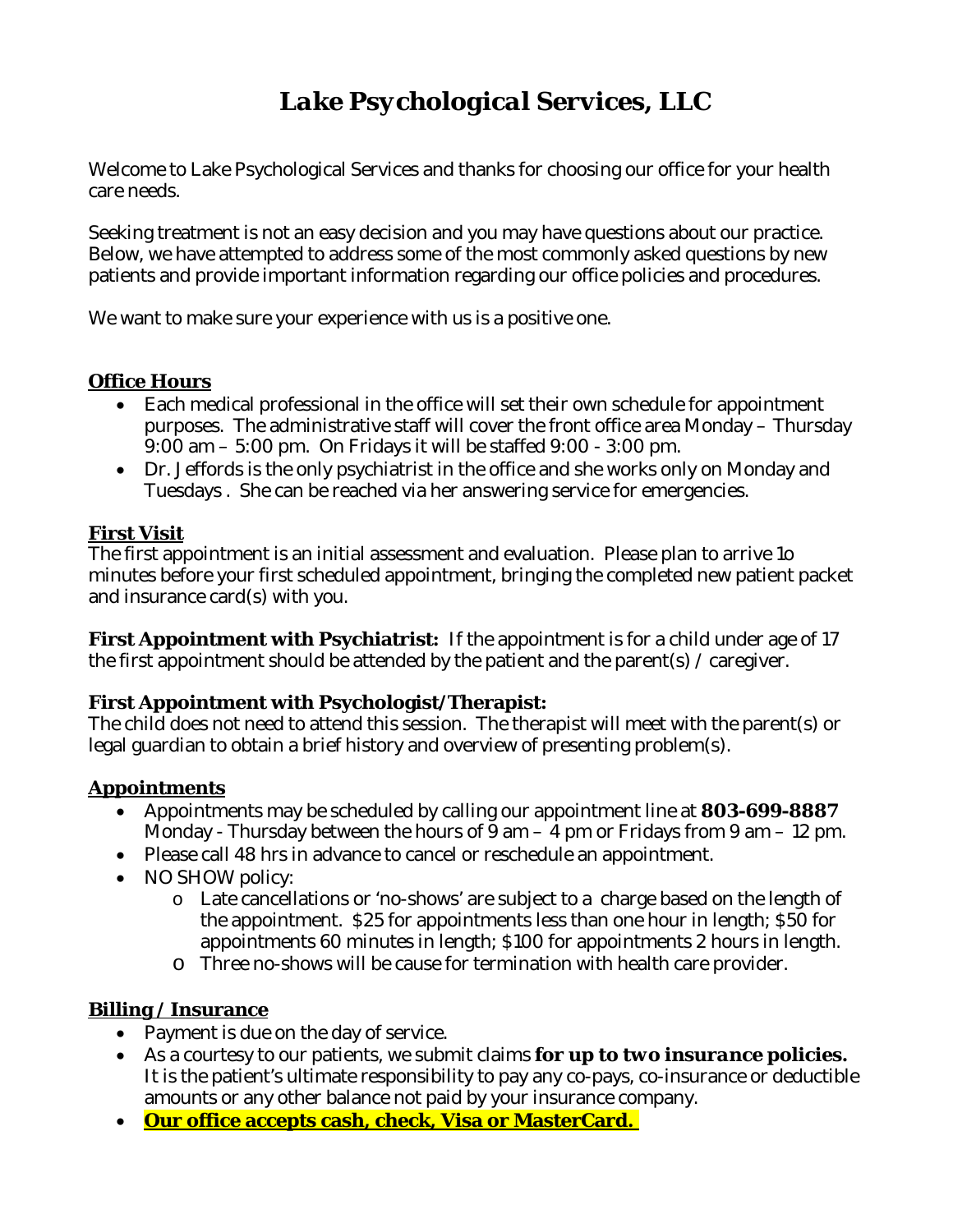**Prescription Medication/Refills**

- Patients are responsible for keeping track of their supply of medication and should allow 48 hours turnaround for prescription requests.
- ∑ Bridge prescriptions: If a patient fails to keep a scheduled appointment and needs medication a two week prescription will be issued but the patient must schedule and keep their next appointment.
- Medication refills can be obtained during office visits or by calling or emailing with your specific request and pharmacy number.
- Stimulant medications like Ritalin, Focalin, Adderall, Metadate, Dexedrine, Concerta, Vyvanse are schedule II controlled substances. By Federal and State law these drugs can NOT be called, faxed, or given in 90 day mail order quantities. Prescriptions for these medications will only be written on Monday and Tuesday when Dr. Jeffords is in the office.

## **Emergencies /Correspondence/Forms:**

Request for Medical Records, dictated letters, and completion of forms (i.e. disability, return to work statements, etc.) can be obtained for a charge. The charge varies by form needed and the length and complexity of the request. Fees must be paid when the form is presented.

I have read the information stated above and agree with the policies and procedures as presented.

\_\_\_\_\_\_\_\_\_\_\_\_\_\_\_\_\_\_\_\_\_\_\_\_\_\_\_\_\_\_\_ \_\_\_\_\_\_\_\_\_\_\_\_\_\_\_ (Signature of Client or Parent/Legal Guardian) (date)

**Consent of Treatment:**

I hereby give my consent for Lake Psychological Services to provide psychiatric and/or psychological treatment to the above named patient:

**\_\_\_\_\_\_\_\_\_\_\_\_\_\_\_\_\_\_\_\_\_\_\_\_\_\_\_\_\_ \_\_\_\_\_\_\_\_\_\_\_\_\_\_** (Signature of Client or Parent/Legal Guardian) (date)

**Assignment of Benefits**:

I understand I am financially responsible for all charges whether or not they are paid by my insurance company. If I have provided health insurance information to you I hereby authorize the release of information necessary to secure payment from third party providers and assign payment to Lake Psychological Services (LPS) for any authorized medical services provided by the health care professional at LPS.

**\_\_\_\_\_\_\_\_\_\_\_\_\_\_\_\_\_\_\_\_\_\_\_\_\_\_\_\_\_ \_\_\_\_\_\_\_\_\_\_\_\_\_\_** (Signature of Client or Parent/Legal Guardian) (date)

**NOTICE OF HIPAA PRIVACY PRACTICES ACKNOWLEDGEMENT**:

I hereby acknowledge I have read the notice of HIPAA privacy practice agreement from Lake Psychological Services and have been offered a copy for my personal possession.

**\_\_\_\_\_\_\_\_\_\_\_\_\_\_\_\_\_\_\_\_\_\_\_\_\_\_\_\_\_ \_\_\_\_\_\_\_\_\_\_\_\_\_\_\_** (Signature of Client or Parent/ Legal Guardian) (date)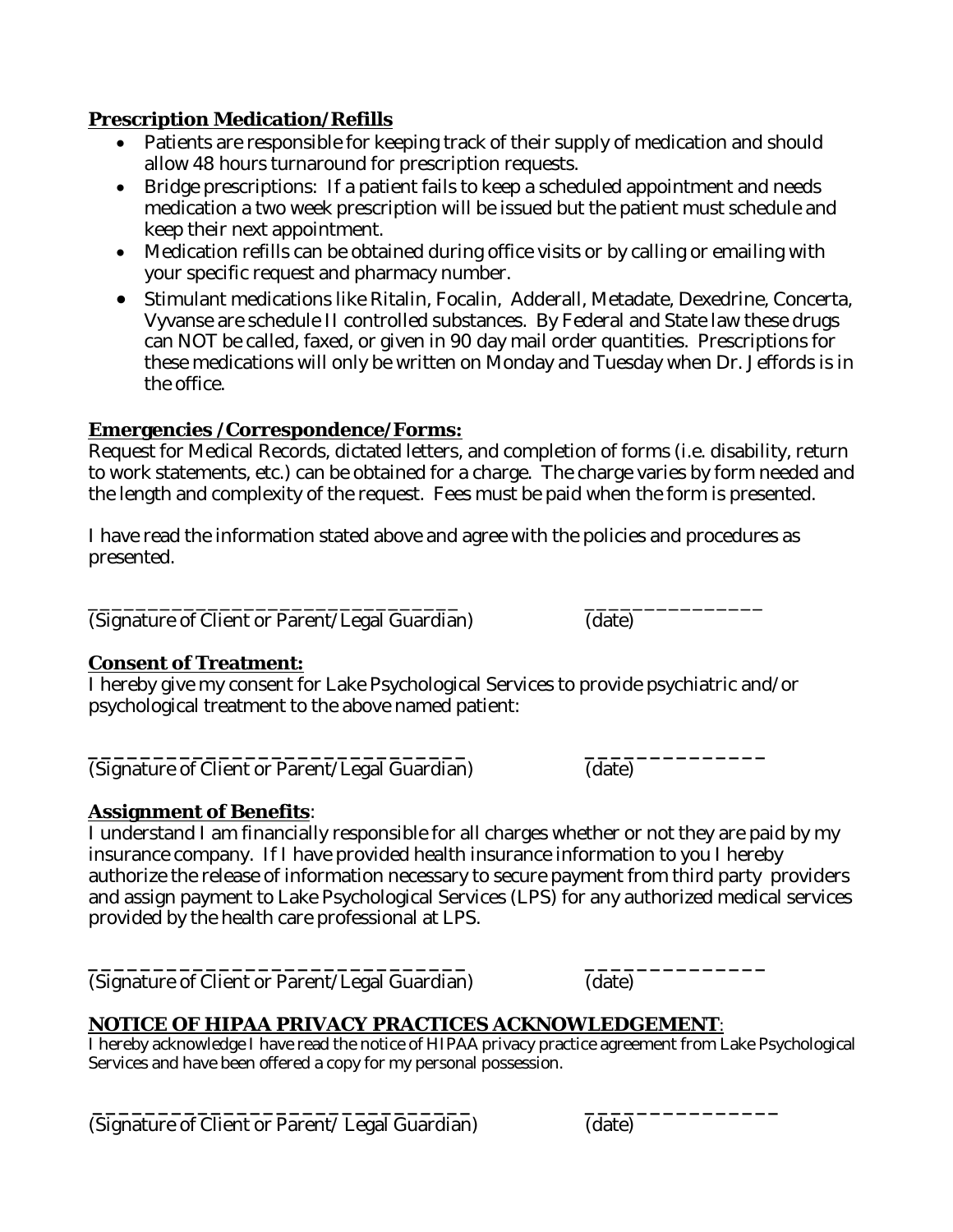Lake Psychological Services Today's Date: \_\_\_/\_\_\_/\_\_\_\_\_

| <b>Patient Name:</b>       |                                            |
|----------------------------|--------------------------------------------|
| Date of Birth:             | and the Cender: the Company of the Cender: |
| Address:                   |                                            |
| City, State, Zip:          |                                            |
| <b>Contact Information</b> |                                            |
|                            |                                            |
| Email                      |                                            |
| Cellphone                  |                                            |
| Home                       |                                            |
| Work                       |                                            |

# **For Minors Only: Parent / Guardian Information:**

| Name | Relationship to Minor<br>Phone |  |
|------|--------------------------------|--|
|      |                                |  |
|      |                                |  |

# **Insurance Information:**

| <b>Primary Insurance Company:</b> |                                                                                                                                         |
|-----------------------------------|-----------------------------------------------------------------------------------------------------------------------------------------|
| Insurance ID Number:              |                                                                                                                                         |
| Relationship to Policy Holder:    | __ Self __ Spouse __ Child                                                                                                              |
| <b>Policy Holder Name:</b>        | Date of Birth<br><u> 1980 - Jan Stein Harry Harry Harry Harry Harry Harry Harry Harry Harry Harry Harry Harry Harry Harry Harry Har</u> |
| <b>Secondary Insurance:</b>       |                                                                                                                                         |

**Insurance ID Number: \_\_\_\_\_\_\_\_\_\_\_\_\_\_\_\_\_\_\_\_\_\_\_\_\_\_\_\_\_\_\_\_\_\_\_\_\_\_\_\_\_\_\_\_\_\_\_\_\_\_\_**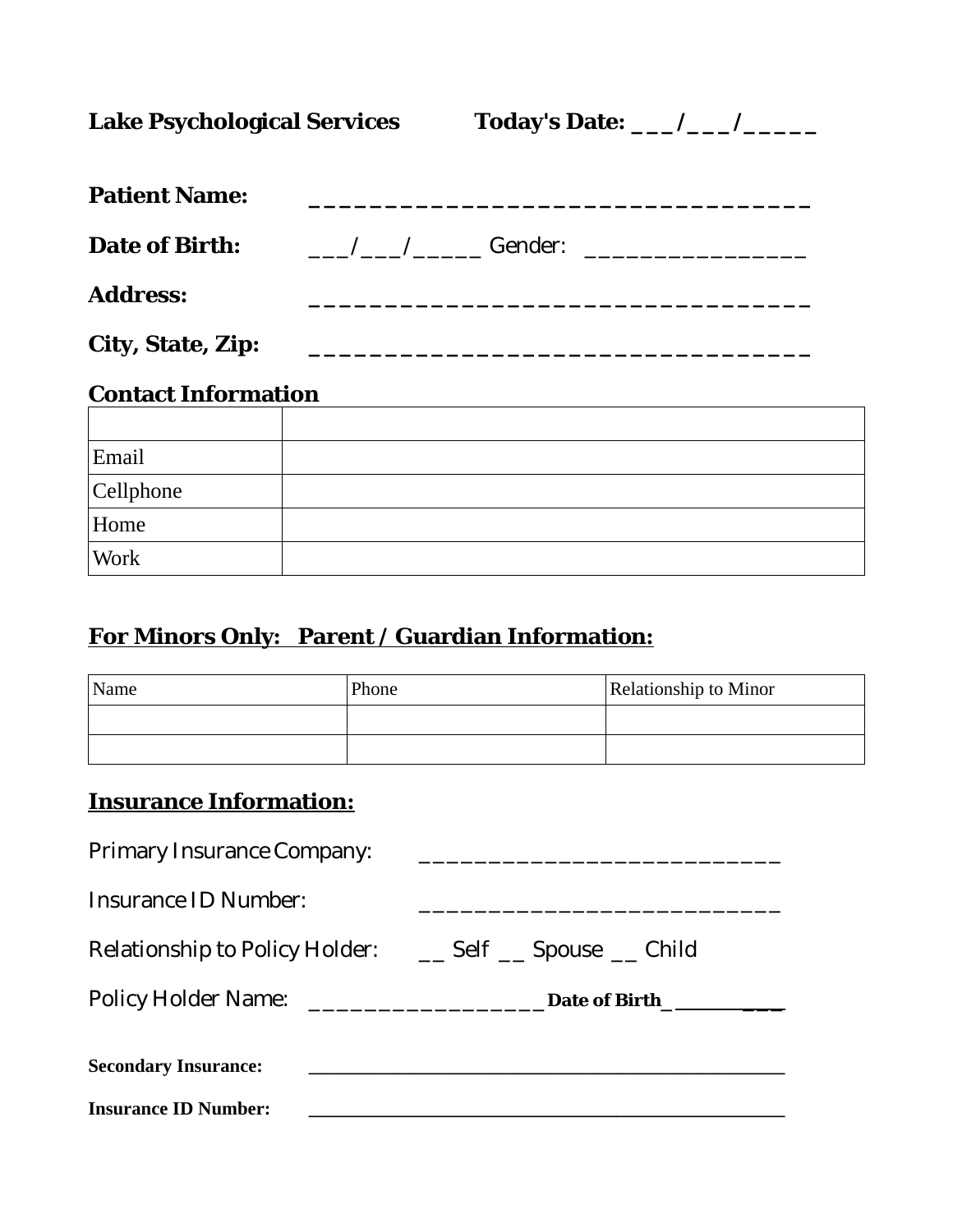# **Medical History Self Report**

| Patient:_______________________ | Date of Birth:                                                                                                                                                                                                                 |
|---------------------------------|--------------------------------------------------------------------------------------------------------------------------------------------------------------------------------------------------------------------------------|
|                                 |                                                                                                                                                                                                                                |
|                                 | Phone: the contract of the contract of the contract of the contract of the contract of the contract of the contract of the contract of the contract of the contract of the contract of the contract of the contract of the con |
|                                 |                                                                                                                                                                                                                                |

Are there currently OR have there previously been problems with any of the following:

| Condition                | Yes | N <sub>0</sub> | Condition                | Yes | N <sub>0</sub> |
|--------------------------|-----|----------------|--------------------------|-----|----------------|
| <b>Skin Problems</b>     |     |                | Eating                   |     |                |
| <b>Easy Bruising</b>     |     |                | Alcohol                  |     |                |
| Glaucoma                 |     |                | <b>Street Drugs</b>      |     |                |
| Hearing                  |     |                | <b>Blood Pressure</b>    |     |                |
| Headaches                |     |                | <b>Heart Disease</b>     |     |                |
| Black outs /<br>Fainting |     |                | <b>Rheumatic Fever</b>   |     |                |
| Numbness /<br>Tingling   |     |                | Nausea / Vomiting        |     |                |
| <b>Thyroid Problems</b>  |     |                | <b>Ulcers</b>            |     |                |
| <b>Blood Sugar</b>       |     |                | <b>Liver Disease</b>     |     |                |
| Sickle Cell              |     |                | Pregnancy                |     |                |
| <b>HIV/AIDS</b>          |     |                | <b>Sexual function</b>   |     |                |
| Fatigue                  |     |                | Difficulty Walking       |     |                |
| Anemia                   |     |                | Pain                     |     |                |
| Shortness of breath      |     |                | Sleeping too much        |     |                |
| Fever                    |     |                | Sleeping too little      |     |                |
| Gallstones               |     |                | <b>Chemical Exposure</b> |     |                |
| Cancer                   |     |                | Seizures                 |     |                |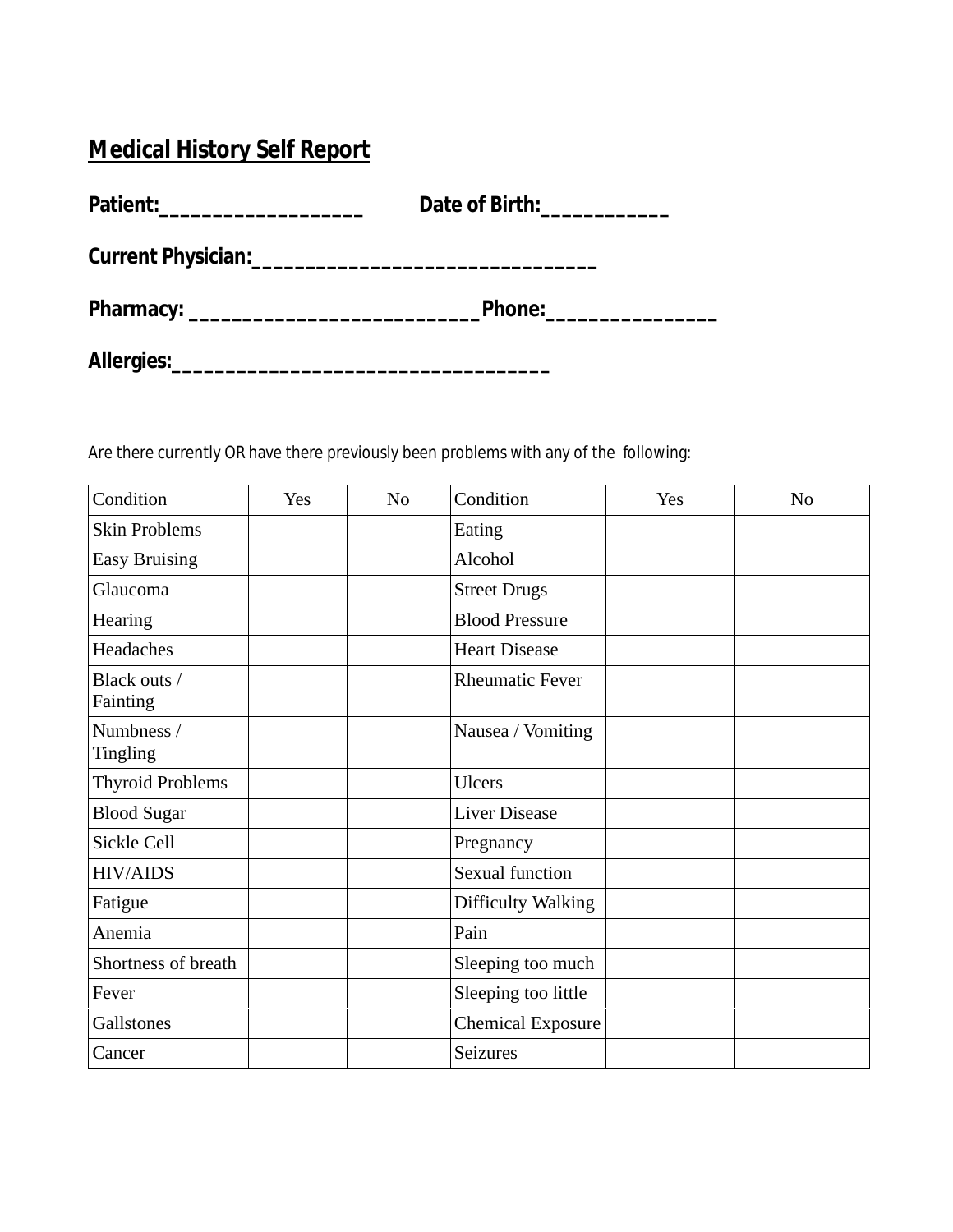## Have any family members had any of the following?

|                         | Yes      | No      | Who |
|-------------------------|----------|---------|-----|
| Depression              | $\star$  | $\star$ |     |
| <b>Bipolar Disorder</b> | $\star$  | $\star$ |     |
| Suicide                 | $\star$  |         |     |
| Schizophrenia           | $\star$  |         |     |
| Eating Disorder         | $\star$  |         |     |
| <b>Anxiety Disorder</b> | $\star$  |         |     |
| Alcohol/Drug Problems   | $\star$  |         |     |
| ADHD                    | $\star$  |         |     |
| <b>Thryoid Problems</b> | $\star$  |         |     |
| Asthma                  | $\star$  |         |     |
| <b>Diabetes</b>         | $\star$  |         |     |
| Stroke                  | $\star$  |         |     |
| Dementia                | $^\star$ |         |     |
| <b>Stomach Problems</b> | $^\star$ |         |     |
| Seizures                | $\star$  |         |     |
| <b>Heart Problems</b>   | $\star$  |         |     |
| Cancer                  | ÷        |         |     |
| High Blood Pressure     | $\star$  |         |     |
| Abnormal Heart Rhythm   | $^\star$ |         |     |
| Sudden Cardiac Death    |          |         |     |
| Tics                    | $\star$  | $\star$ |     |

#### **Current Medications (including any over the counter or herbal preparations)**

| Medication | Dosage | For What Reason? | How Long? | Side Effects |
|------------|--------|------------------|-----------|--------------|
|            |        |                  |           |              |
|            |        |                  |           |              |
|            |        |                  |           |              |
|            |        |                  |           |              |
|            |        |                  |           |              |
|            |        |                  |           |              |
|            |        |                  |           |              |
|            |        |                  |           |              |

**Psychiatric care in the past? (such as psychiatrist, psychologist, social worker, nurse, counselor, or testing)**

| By Whom? | When? | Diagnosis | Type of Treatment | Were you<br>hospitalized? |
|----------|-------|-----------|-------------------|---------------------------|
|          |       |           |                   |                           |
|          |       |           |                   |                           |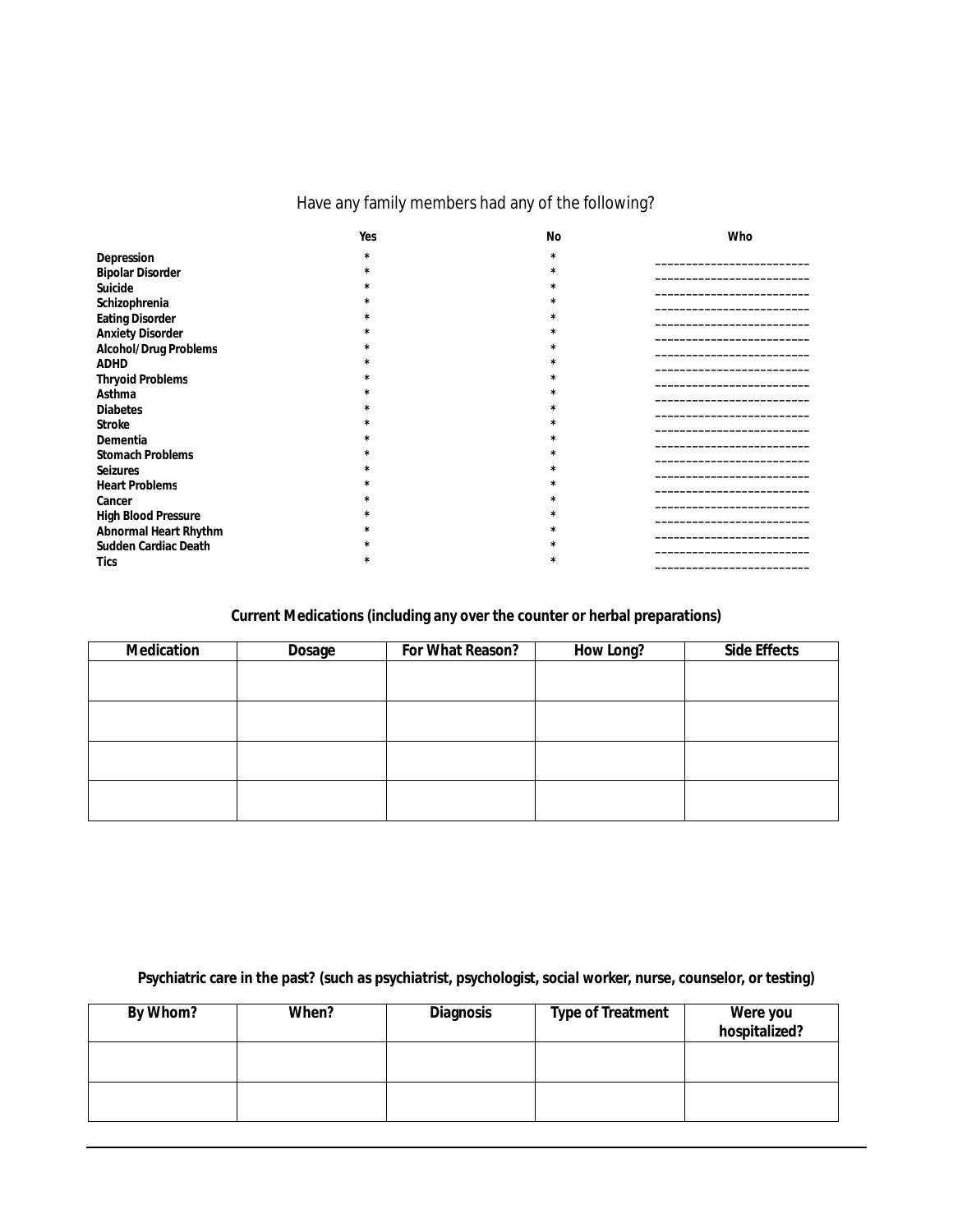**Patient Name: \_\_\_\_\_\_\_\_\_\_\_\_\_\_\_\_\_\_\_\_\_\_\_\_\_\_\_\_\_\_\_\_\_\_\_\_\_\_\_\_\_\_**

**Please briefly describe the reason you scheduled this initial appointment.** 

\_\_\_\_\_\_\_\_\_\_\_\_\_\_\_\_\_\_\_\_\_\_\_\_\_\_\_\_\_\_\_\_\_\_\_\_\_\_\_\_\_\_\_\_\_\_\_\_\_\_\_\_\_\_\_\_\_\_\_\_\_\_\_\_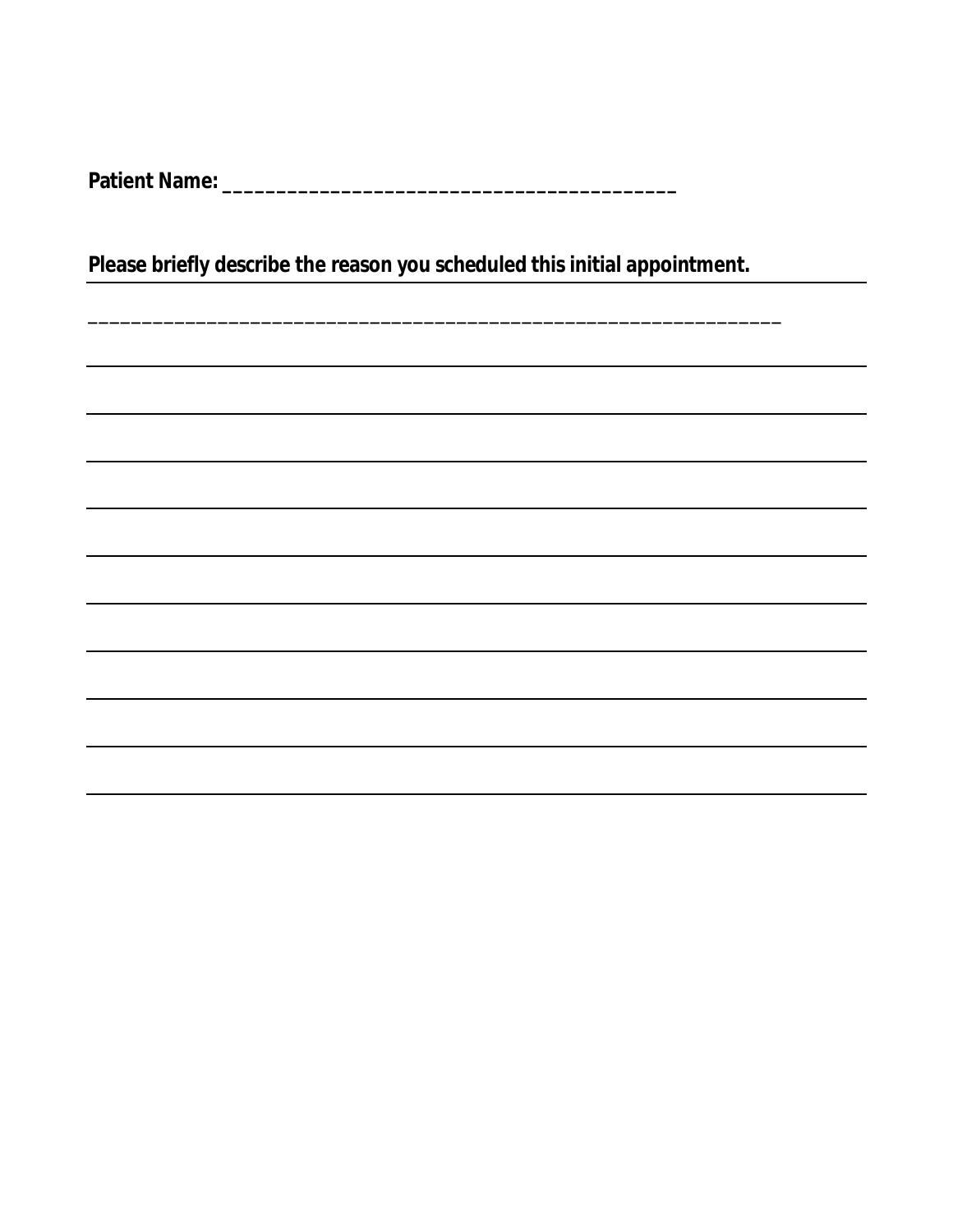### *LAKE PSYCHOLOGICAL SERVICES 115 Atrium Way Suite 221 Columbia, South Carolina 29223*

### ∑ **NOTICE OF HIPAA PRIVACY PRACTICES PROTECTIVE SUMMARY**

### **This notice of HIPAA privacy practices describes how medical information about you may be used and disclosed and how you can get access to this information. Please read it carefully.**

This document tells you the ways this practice may use and disclose medical information about you and lists your rights regarding the use and disclosure of medical information. Disclosure means providing your medical information to someone else. You have a right to a copy of this notice.

This practice is permitted to use and disclose medical information about you for:

**Treatment:** This practice may use and disclose medical information about you to provide, coordinate, and manage your health care and related services. This may include disclosing your medical information to people who may be involved in your total treatment plan, such as family members, clergy, therapists or physicians, with your consent. Parents/legal guardians for minors may give consent.

**Payment:** This practice may use and disclose medical information about you to bill and obtain payment for the treatment and services provided to you.

Medical information about you may be used or disclosed without your authorization for the following purposes:

- Uses and disclosures required by law, such as reporting child abuse and neglect. Your information will be shared in this type of situation.
- Disclosures about victims of abuse, neglect or domestic violence. Information about the victim may be shared with a government authority or protective service agency to prevent harm to the individual or others.
- Disclosures for judicial and administrative proceedings, such as responding to a subpoena, discovery request, or other lawful process.
- Disclosures for law enforcement purposes, such as reporting certain physical injuries or responding to a grand jury subpoena or law enforcement investigation.
- Uses and disclosures to coroners, medical examiners, or funeral directors, such as identifying a deceased person or determining cause of death.
- Uses and disclosures to avert a serious threat to health or safety, such as, law enforcement may need to identify or apprehend an individual.

Listed below are your rights with respect to protected health information (PHI) about you. All requests must be made in writing.

• Right to inspect and copy your medical information with some restrictions.